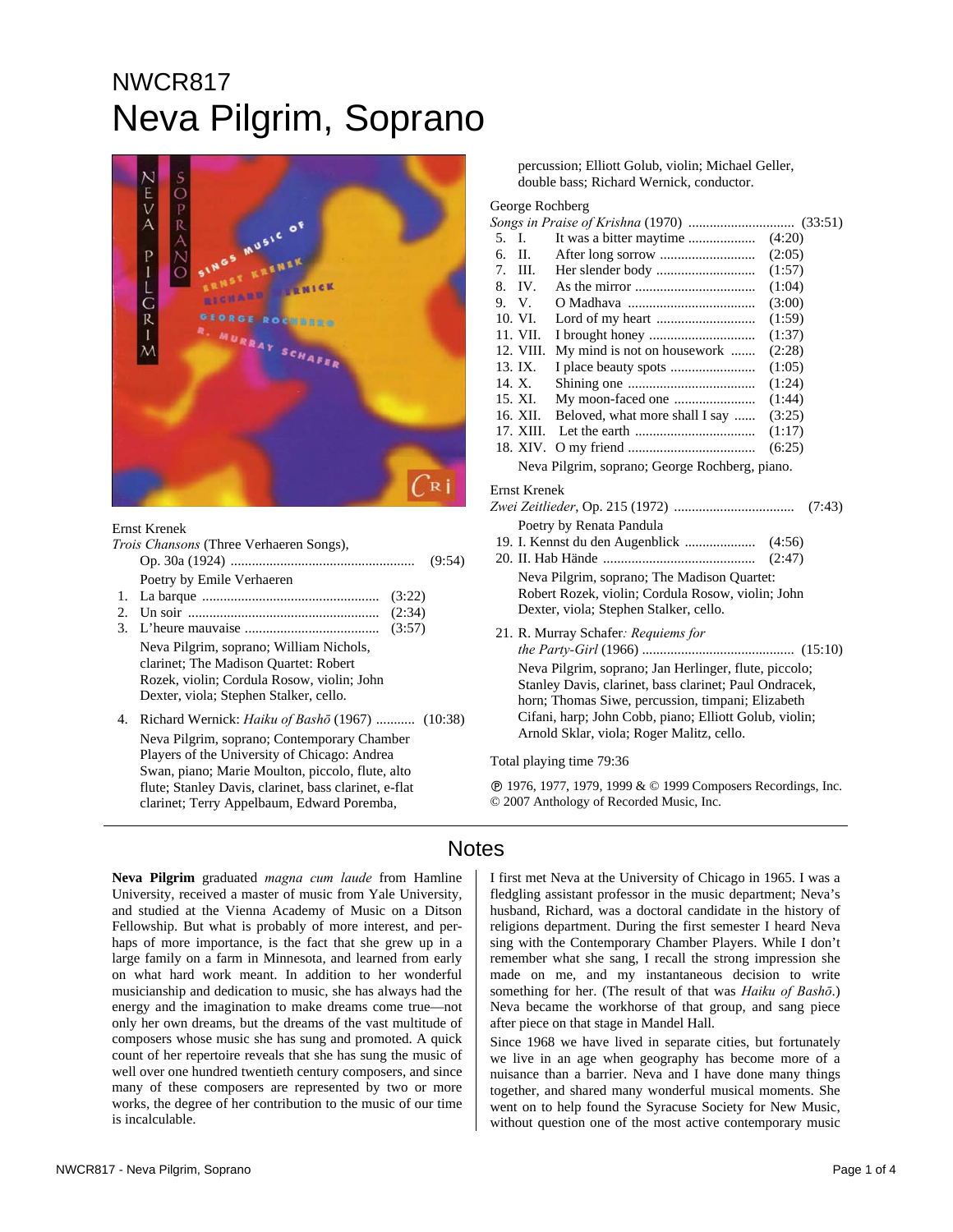scenes in this country. The Society is now more than a quarter of a century old, and Neva has been the driving force of that organization for most of that time. Its newsletter alone is a gold mine of information about the national contemporary music scene, and the amount of new music and recording that gets done in Syracuse is quite overwhelming.

Neva has performed with dozens of groups and dozens of conductors at a huge number of venues and recorded for a large array of record labels. She has commissioned a remarkable amount of music of every possible stylistic persuasion, and has been a staunch supporter of young and unknown composers. She has given generously of her time to organizations like The National Endowment for the Arts, The New York State Council on the Arts, The Copland Fund, and is currently President of the New York State Music Teachers Association. The Minnesota farm work ethic has never abandoned her; she always has yet another cause to fight for, and more new (and old) music to sing. *Bravissima*, Neva!

### — *Richard Wernick*

**Ernst Krenek**'s works exceed 220 in number, and most major trends and styles of this century are represented among them, from atonality through dodecaphony and serialism to aleatoric and electronic music. His compositions include over twenty operas, ballets, symphonies, chamber works, choral music, lieder, and solo works for a variety of instruments. Born in Vienna in 1900, Krenek achieved international fame with his opera, *Jonny spielt auf* in 1927. When he emigrated to America in 1938, he began a new career as an educator, starting with an appointment to the faculty of Vassar College. In 1942 he became head of the Music Department at Hamline University and soon afterward dean of its school of fine arts.

Krenek became an American citizen in 1945 and in 1947 moved to Southern California, where he lived until his death in 1991. Despite his teaching schedule, Krenek maintained an extraordinary creative drive and from 1950 on, he devoted himself mainly to composing despite many invitations to serve as a lecturer or visiting professor. He returned annually to Europe to conduct his operas and orchestral works and supervise production of his television operas. His opera *Pallas Athene weint* was commissioned for the opening of the new opera house in Hamburg in 1955, and was followed by two other operas for this institution: *The Gold Ram* (1964) and *Sardakai* (1970). In 1960 the Republic of Austria and the City of Vienna honored him with their Great Silver Cross and Gold Medal. Dr. Krenek was appointed a Regents Lecturer at UCSD [University of California, San Diego] in 1970, and his talks were published by the University of California Press under the title *Horizons Circled*.

The *Verhaeren Songs* were written in 1924 when Krenek lived in Switzerland and where he first encountered the incipient neo-classicism of Stravinsky and *Les Six*. The results of that infatuation with French music, literature and anything else, are unmistakable, sounding more French to the composer himself than any other music he had ever written. Krenek recalled that the *Verhaeren Songs* were performed at a *Hauskonzert*, but then he lost track of them. In 1975, when several organizations and universities in Minneapolis and St. Paul hosted a festival honoring Krenek on his 75th birthday, Neva Pilgrim gave the modern and American premiere of these songs with members of the Minnesota Orchestra. She performed them several times in Central New York subsequently.

**Renata Pandula**, a Czechoslovakian poet who moved to West Germany in 1968, had written a cycle of 30 poems entitled *Zeit* (Time), lyrical and philosophical reflections on the experience of time. Krenek set two of the poems for soprano and string quartet so that Dusan Pandula, the poet's husband and head of a renowned string quartet, could perform them for his wife's pleasure. The musical diction is free and flexible, according to the character of the poems. Mr. Krenek gave these songs to Neva Pilgrim following her performance of the *Verhaeren Songs* in St. Paul, Minnesota. She sang the Los Angeles premiere in January of 1978 on the Monday Evening Concerts, having been coached in them previously with the composer. During the fall of 1978, Ms. Pilgrim and the Madison Quartet performed them at Colgate, Cornell, and Syracuse Universities prior to recording them.

**Richard Wernick** was born in Boston, Massachusetts in 1934, and earned his B.A. from Brandeis and his M.A. from Mills College, studying under such distinguished composer/teachers as Irving Fine, Harold Shapero, Arthur Berger, Ernst Toch, Leon Kirchner, Boris Blacher, and Aaron Copland. He has taught at SUNY Buffalo, the University of Chicago, and at the University of Pennsylvania, where he was the Magnin Professor of Humanities.

Wernick won the Pulitzer Prize for music in 1977, and is the only two-time first prize Friedheim Award recipient. In addition he has been honored by awards from the Ford and Guggenheim Foundations, National Institute of Arts and Letters, and the National Endowment for the Arts. From 1983–1989, he served as the Philadelphia Orchestra's consultant for contemporary music and from 1989–1993 as special consultant to the music director.

Mr. Wernick has composed numerous solo, chamber, and orchestral works; vocal, choral, and band compositions; as well as a large body of music for theater, films, ballet, and television. He has been commissioned by the Philadelphia Orchestra, Ravenna Festival of Italy, the Juilliard Quartet, National Symphony, American Composers Orchestra, Emerson Quartet, Syracuse Society for New Music (*A Poison Tree*, recorded on Spectrum), to name but a few, and has written solo works for violist Walter Trampler, mezzo-soprano Jan DeGaetani, and pianist Lambert Orkis, among others.

*Haiku of Bashō* is a setting of five haiku by and (in one instance) about Matsuo Basho (1643–1694), generally acknowledged the foremost writer of this form of Japanese verse. The first four poems of the cycle are fine examples of how Basho was able to capture the essence of seemingly inconsequential moments or vignettes and, using the most frugal means of literary expression, communicate to the reader a sense of the timeless and eternal. The fifth poem, written a century later by Sengai, is more in the nature of a seventeen-syllable one-line joke, a play on the word "basho" which means "banana leaf."

Wernick writes that there are no programmatic connections between the haiku and the music, nor any word painting. The relationship of the music to the words is rather one of attitude—attempting, through an economical and tightly woven means of abstract musical expression, to create sound images similar to (or analogous to) the poetic images evoked by the haiku. The attitude is perhaps best summed up by Basho's own admonition to his pupils, "Do not seek to follow in the footsteps of the men of old; seek what they sought."

The melodic and harmonic aspects of the score are derived from one tone row that appears throughout the piece in several forms. There is a departure from conventional twelvetone technique in that the rows are used only as the basis for harmonic and melodic materials that are then subjected to more or less standard procedures of development and variation. The improvisational qualities of the *Haiku*… are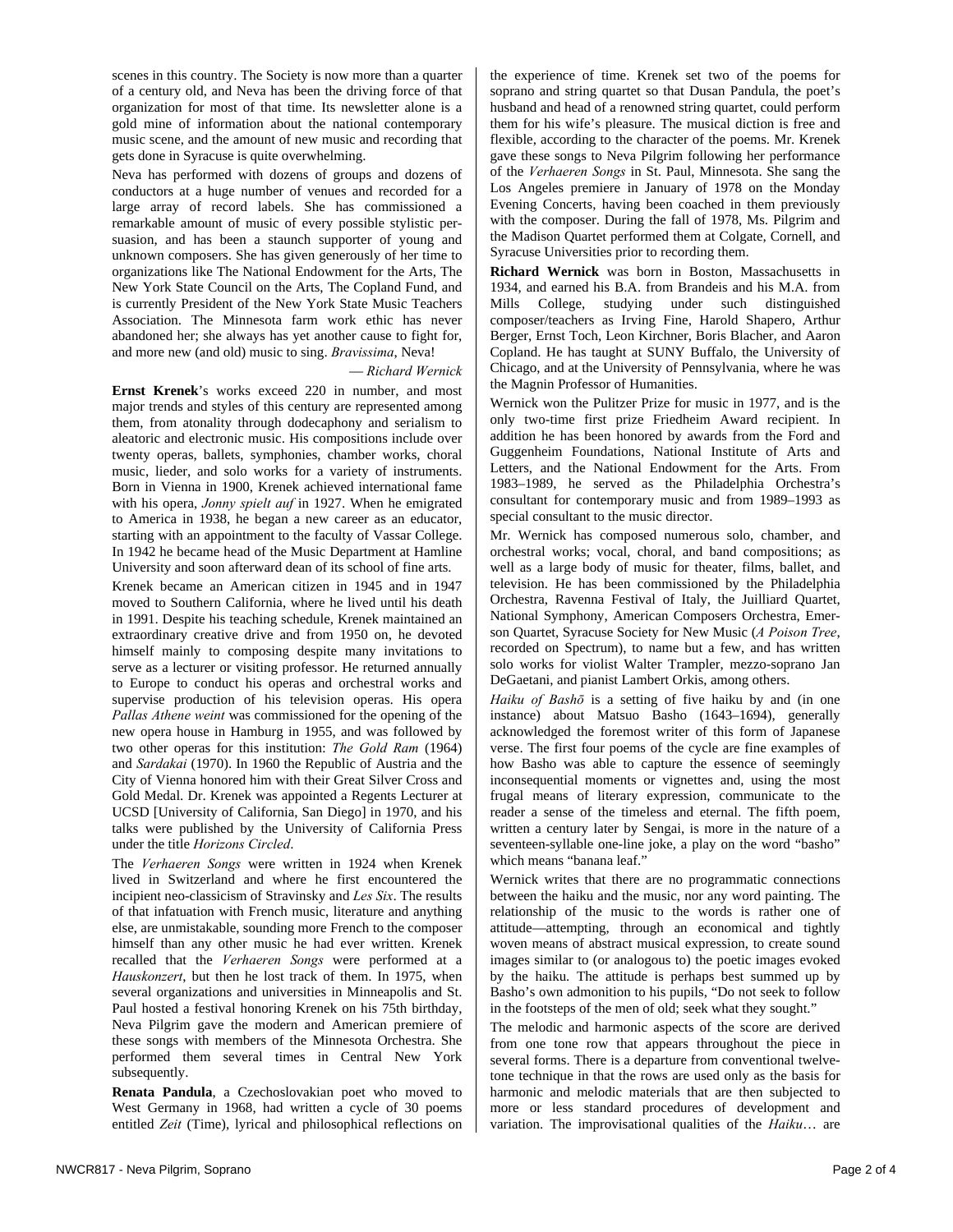partially achieved by the use of metrical modulation in which the conjunction and the superimposition of even and uneven metrical units generate continuous changes in the speed of the music. Apart from a few places where the speed may vary at the discretion of the conductor or one of the instrumentalists, the relationship of rhythm to speed is directed by the composer's notation, and is intended to provide a feeling of freedom without the composer abdicating control of the music.

**George Rochberg**, born July 5, 1918 in Paterson, New Jersey, studied at the Mannes School of Music with Hans Weisse and George Szell and then with Menotti at the Curtis Institute in Philadelphia. Following his studies at Curtis, Rochberg taught there for six years. He also served as editor and director of publications at Theodore Presser for nine years, and as chairman of the Music Department of the University of Pennsylvania and later as its composer-in-residence. Rochberg met Dallapiccola in Italy in 1950, and became impressed by the expressive power of serialism, writing some elegant works in that style. However, after the death of his son, Paul, the composer re-embraced tonality and argued articulately against the serialist orthodoxy. His subsequent new works at first referred to other works or styles, in the manner of "collage." But he also explored the pop music of his youth, especially in *Eleven Songs* (1970), which were premiered by Neva Pilgrim with the composer at the piano.

As a result of that collaboration, Rochberg wrote *Songs in Praise of Krishna* for Ms. Pilgrim during the summer of 1970. The cycle was premiered by Ms. Pilgrim and the composer at the University of Illinois on March 16, 1971. The texts for this cycle of fourteen songs are drawn from a small volume titled *In Praise of Krishna*, beautifully translated from the Bengali by Denise Levertov and Edward C. Dimock, Jr. The lyrics celebrate the classical Indian legend of Radha, a beautiful girl, and Krishna, the god, or more symbolically, the longing of flesh for spirit and spirit for flesh. Rochberg set the poems as though they were a libretto for an opera—which, in a very real sense, they are, since they center on the passions of human and divine love.

Three characters speak: Radha, Krishna, and an old woman (Krishna's messenger to Radha). Each character has his or her own music. Since Radha is at the center of the poems, she sings ten of the fourteen songs. The work is highly chromatic, but with tonal centers. In order to bring out the psychology of what might be called "internal opera," Rochberg used considerable variety. Numbers II, IV, IX, X, and XIII are true songs in the *lieder* tradition. But many of the sections, e.g. I, V, and VIII, combine elements of *arioso* and *recitative*. All three—song, *arioso*, *recitative*—are called for in numbers VI, VII, XII, and XIII. The role of the piano is to accompany, set off, punctuate, establish atmosphere, and connect and extend the lines of the singer.

When the cycle begins, we are literally at the end of the story. In Hymn I, "It was in bitter maytime…" Radha is describing how Krishna has left her. She is full of the pain of loss. The events of Hymn II, "After long sorrow…" though appearing as the second song of the cycle, occur somewhere halfway through the story: Krishna has returned and Radha alternates between the pain of remembering his absence and the joy of having him back. From III to XIV, the final song of farewell, each song encapsulates a different shade of the progression of Radha's passion. Krishna's songs, III and XI, are interpolations of a kind to show the character of Krishna whose love for Radha is curiously remote, yet full of sweetness and desire. In her two songs, IX and X, the old woman messenger pleads with Radha and flatters her, all with the intention of softening her anger against the newly returned Krishna.

Radha expresses her first awareness of love in IV, the terrors and fears accompanying the knowledge that she will give herself to Krishna in V, her sense of deep fulfillment after being with Krishna in VI, the bitterness and jealousy over his faithlessness in VII, her distractedness and painful uncertainty in VIII, and her absolute ecstasy and complete submission to love in XII. In the last song, the transcendent, shining Radha of XIII is transformed into the suffering woman who must learn to live with the loss of her lover and dearest friend.

*Songs in Praise of Krishna* was recorded at the RCA studios in New York City (with Gene Rochberg, the composer's wife, serving as page turner). George Rochberg went on to write another major work for Neva Pilgrim also in the 1970s. His *Phaedra* for orchestra and soprano was commissioned by the Syracuse Society for New Music and the Syracuse Symphony for the bicentennial on a grant from the New York State Arts Council. Neva Pilgrim premiered the work with the Syracuse Symphony under conductor David Loebel. Not only were Rochberg and Pilgrim musical collaborators for many years, but the Rochbergs are godparents of the Pilgrims' second son, Jason.

**R. Murray Schafer** was born in Canada in 1933, and studied composition at the Royal Conservatory of Music in Toronto and with Weinzweig at Toronto University. After being expelled from the latter for insubordination, he went to Europe to study and travel from 1956–61. During that time he met Ezra Pound and edited his writings on music in *Ezra Pound and Music*. He moved back to Toronto in 1961, and then taught at Memorial University, Newfoundland from 1963–65. In 1965 he joined the faculty of Simon Fraser University in Vancouver. In 1970 he founded the World Soundscape Project, which he directed until 1975, and which led to his revolutionary 1977 book, *The Tuning of the World*. Schafer then decided to live on farms in rural Ontario in order to have more time to compose. Most of his time and energy during the past two decades have gone into creating music theater works and five string quartets. He continued to devote time to expanding his *Patria* cycle, and became increasingly interested in performance situations in which the environment played an integral role in the work. In 1979 he wrote *Beauty and Beast*, an opera for solo voice, masks, and string quartet that is one of the many musical components of *Patria III: The Greatest Show*. Neva Pilgrim has performed that work many times with several different quartets. Schafer's music makes use of various reference points and a wide variety of techniques from aleatoric to electronic. He is considered to be Canada's most illustrious living composer.

*Requiems for the Party-Girl* was awarded the Fromm Foundation Prize in 1968. The work was composed in 1966 on commission from the CBC [Canadian Broadcasting Company]. It was intended to be part of Schafer's opera-inprogress, *Patria*, and is a cycle of connected arias documenting the mental collapse and suicide of a young woman. The text is by the composer, though he was influenced by the thoughts of Kafka and Camus. Schafer writes that he called the young woman simply "The Party-Girl," "and as such she is the prototype of those strange harlequinesque creatures one meets occasionally at parties, beneath whose furious demonstrations of gregariousness and *joie de vivre* one detects obscure signs of terror and alienation. As the gossiping voices around her whisper their absurd propositions in her ear, there is laughter in her eyes to disguise the anguish in her heart. She is resolved to suicide from the beginning and she knows that no one will prevent her. 'Outstretched hands are rare,' she says.

"If only she could discover a friend. But her methods are